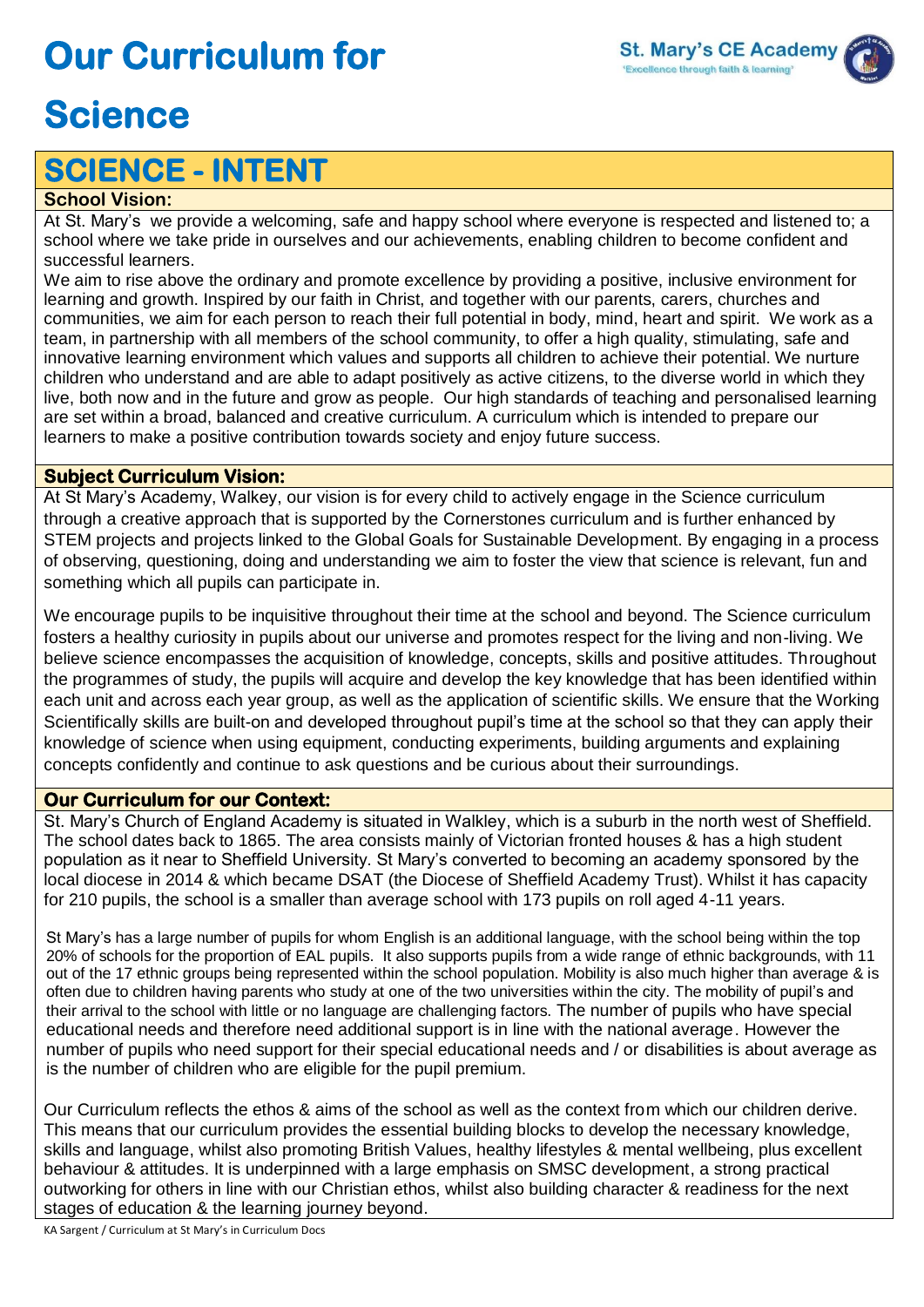### **SCIENCE CURRICULUM - IMPLEMENTATION**

Science will be taught in planned and arranged units, making appropriate links to Cornerstones units, The 17 Global Goals for Sustainable Development and STEM challenges. This is a strategy designed to enable the achievement of a greater depth of knowledge and reinforce cross-curricular skills and knowledge. It also centres science in a meaningful context which allows pupils to appreciate their role as a global citizen. Pupils that are working at greater depth will experience a greater breadth of learning, as specified in the non statutory learning of the national curriculum and by providing challenges which allows them to apply their knowledge and Working Scientifically skills to different contexts and to solve problems.

●Through our planning, we involve problem solving opportunities that allows pupils to apply their knowledge, and find out answers for themselves. Pupils are encouraged to ask their own questions and be given opportunities to use their scientific skills and research to discover the answers. This curiosity is celebrated within the classroom. Planning involves teachers creating engaging lessons, often involving high-quality resources to aid understanding of conceptual knowledge. Teachers use precise questioning and discussion opportunities to assess conceptual knowledge and skills, and assess pupils regularly to identify those children with gaps in learning, so that all pupils can be supported.

● Teachers build upon the knowledge and skill development of the previous years. As the pupil's knowledge and understanding increases, and they become more proficient in selecting, using scientific equipment, collating and interpreting results, they become increasingly confident in their growing ability to come to conclusions based on real evidence.

● Teachers incorporate the study of a leading scientist, for example when studying forces pupils will learn about the work of Isaac Newton. This enables pupils to appreciate the work of pioneering scientist and understand how science has helped to shape the world we live in today. Where possible this should also include the work of female scientists, in order to promote STEM carers to female pupils.

● Working Scientifically skills are embedded into lessons to ensure these skills are being developed throughout the pupil's school career and new vocabulary and challenging concepts are introduced through direct teaching. This is developed through the years, in-keeping with each unit.

● Teachers demonstrate how to use scientific equipment, and the various Working Scientifically skills in order to embed scientific understanding. Teachers find opportunities to develop pupil's understanding of their surroundings by accessing outdoor learning and workshops with experts.

● Pupils are offered a range of extra-curricular activities, visits, trips and visitors to complement and broaden the curriculum. These are purposeful and link with the knowledge being taught in class.

● Regular events, such as Science Week, Aspire Day and project days, such as Big Schools Bird Watch, allow all pupils to come off-timetable, to provide broader provision and the acquisition and application of knowledge and skills. These events often involve families and the wider community.

| <b>Learning Experience</b>                                                                                                                                                                                                                             | <b>Resources</b>                                                                                                                                                                               | <b>Links with other Subject</b><br><b>Areas</b>                                                                                                                                                                                                                           |  |
|--------------------------------------------------------------------------------------------------------------------------------------------------------------------------------------------------------------------------------------------------------|------------------------------------------------------------------------------------------------------------------------------------------------------------------------------------------------|---------------------------------------------------------------------------------------------------------------------------------------------------------------------------------------------------------------------------------------------------------------------------|--|
| What is the breadth of<br>experience provided for our<br>children?                                                                                                                                                                                     | What resources are used to<br>support the teaching &<br>learning of this subject?                                                                                                              | What links are made between<br>this & other subject areas?                                                                                                                                                                                                                |  |
| • Quality First teaching: variety<br>of teaching styles, varied<br>stimulus,<br>• Quality Resources: Books,<br>texts, online resources &<br>programmes<br>• Quality resources to use<br>during scientific enquiries<br>• Visits: (teachers discretion) | $\bullet$ Texts<br>• online resources &<br>programmes<br><b>National Curriculum</b><br><b>Hamilton Trust</b><br>$\bullet$<br>OgdenTrust<br>STEM. Org<br>$\bullet$<br>Cornerstones<br>$\bullet$ | Links are made with other<br>subject areas wherever possible<br>especially when looking at<br>Significant scientist-link<br>$\bullet$<br>to history<br><b>STEM projects- utilizes</b><br>$\bullet$<br>skills from mathematics,<br>design and technology<br>and computing. |  |

KA Sargent / Curriculum at St Mary's in Curriculum Docs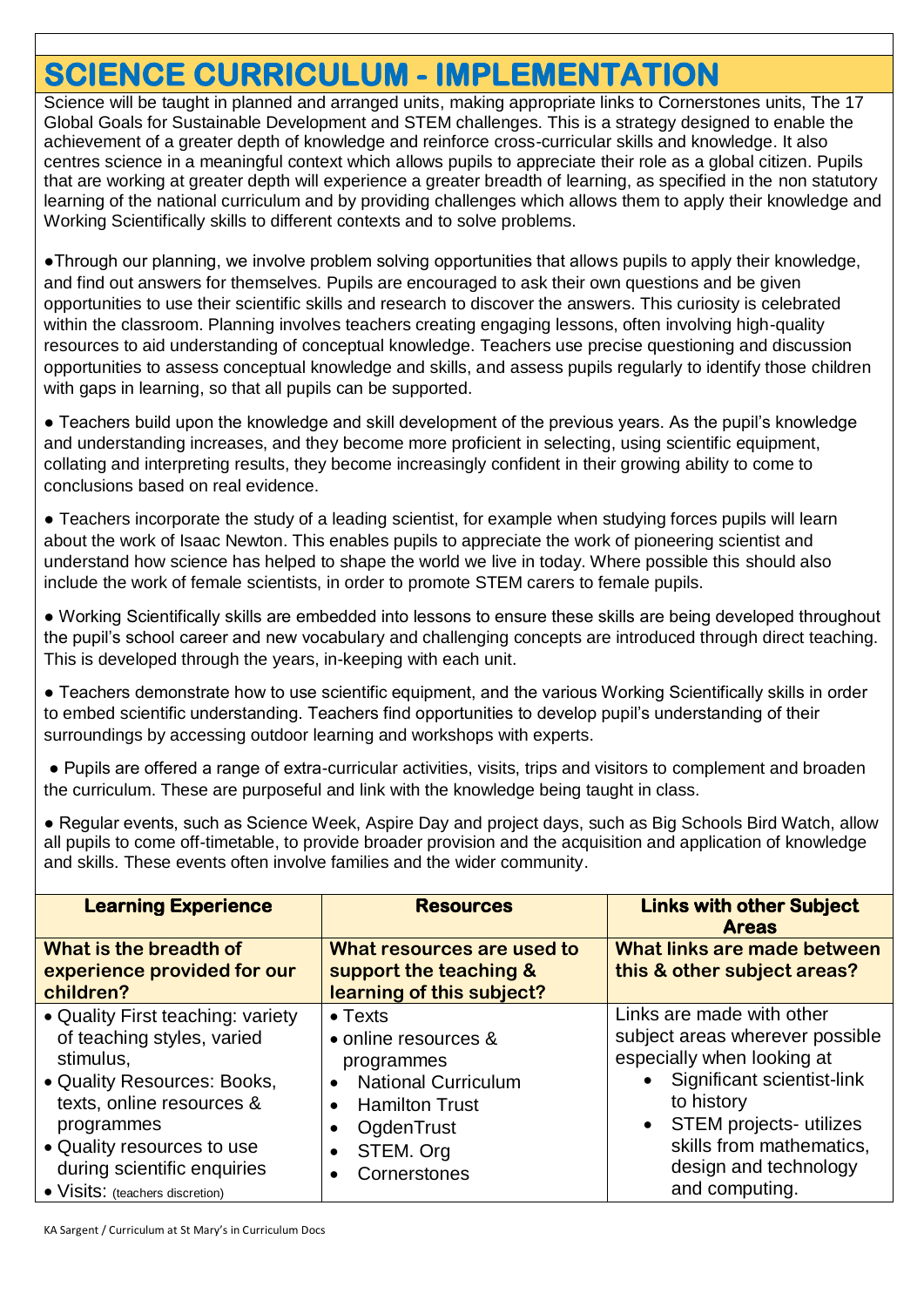| • Visitors: People who work in<br>the field of science (doctor,<br>nurse, vet, environmental<br>scientist etc<br>• Experiences: Use of Ruskin<br>Park, use of web cams to<br>access places such as<br>International Space Station, | • PSHE AND Global<br>Citizenship when children<br>look at science and stem<br>through the focus of the<br><b>Global Goals for</b><br>sustainability. |
|------------------------------------------------------------------------------------------------------------------------------------------------------------------------------------------------------------------------------------|------------------------------------------------------------------------------------------------------------------------------------------------------|
| etc.                                                                                                                                                                                                                               |                                                                                                                                                      |

**Planning & Sequencing of Knowledge & Skills How is the subject planned & sequenced in order that our children can progress through the Building Blocks for learning? This may include: Vocabulary, People, Places, Events, Concepts, Skills, Analysis, Evaluation, Problem-solving, Creativity, Independence, etc.** 

See Appendices attached.

### **RE - IMPACT**

The successful approach at St Mary's C of E Academy results in a fun, engaging, high-quality science education, that provides pupils with the foundations and knowledge for understanding the world. Our engagement with the local environment ensures that pupils learn through varied and first hand experiences of the world around them. In contrast learning is also set in the context of Global Goals for Sustainability so that the pupils also understand world issues and appreciate the role they can play in helping to resolve these.

Frequent, continuous and progressive learning outside the classroom is embedded throughout the science curriculum. Through various workshops, trips and interactions with experts, local charities and secondary school science departments, pupils have the understanding that science has changed our lives and that it is vital to the world's future prosperity.

Pupils learn the possibilities for careers in science, as a result of our community links and connection with national agencies such as the STEM association and the Advanced Manufacturing Park and learn from and work with professionals, ensuring that children have access to positive role models within the field of science from the immediate and wider local community. From this exposure to a range of different scientists from various backgrounds, all pupils feel they are scientists and capable of achieving. Pupils at St Mary's overwhelmingly enjoy science and thus results in motivated learners with sound scientific understanding and skills.

| <b>Assessment</b>                  | <b>Monitoring &amp; Evaluation</b>  | <b>Long Term Memory</b>                  |
|------------------------------------|-------------------------------------|------------------------------------------|
| How is this subject                | How do we know we have              | How does this subject impact             |
| assessed?                          | been successful?                    | on long term memory?                     |
| Teacher assessment                 | Lesson observations                 | • Revision & recapping                   |
| Marking                            | Results / Data Analysis             | • Success Criteria                       |
|                                    | Work scrutiny                       | • Feedback / reflection from             |
|                                    | <b>Discussions</b>                  | marking                                  |
|                                    |                                     | • Links & connections with other         |
|                                    |                                     | subject areas plus old & new             |
|                                    |                                     | knowledge                                |
|                                    |                                     | • Discussion                             |
| <b>Readiness for Next Stage of</b> | <b>Promotion of Social Mobility</b> | <b>Promotion of British Values &amp;</b> |
| <b>Education</b>                   |                                     | <b>SMSC</b>                              |
| <b>How does this subject</b>       | <b>How does this subject</b>        | How does this subject                    |
| prepare our children for the       | promote social mobility?            | promote British Values &                 |
| next stage of their                |                                     | SMSC?                                    |
| educational journey at             |                                     |                                          |
| secondary school & beyond?         |                                     |                                          |
| We endeavour to ensure that the    | Our aim is that no child is         | Through our rich & varied                |

KA Sargent / Curriculum at St Mary's in Curriculum Docs